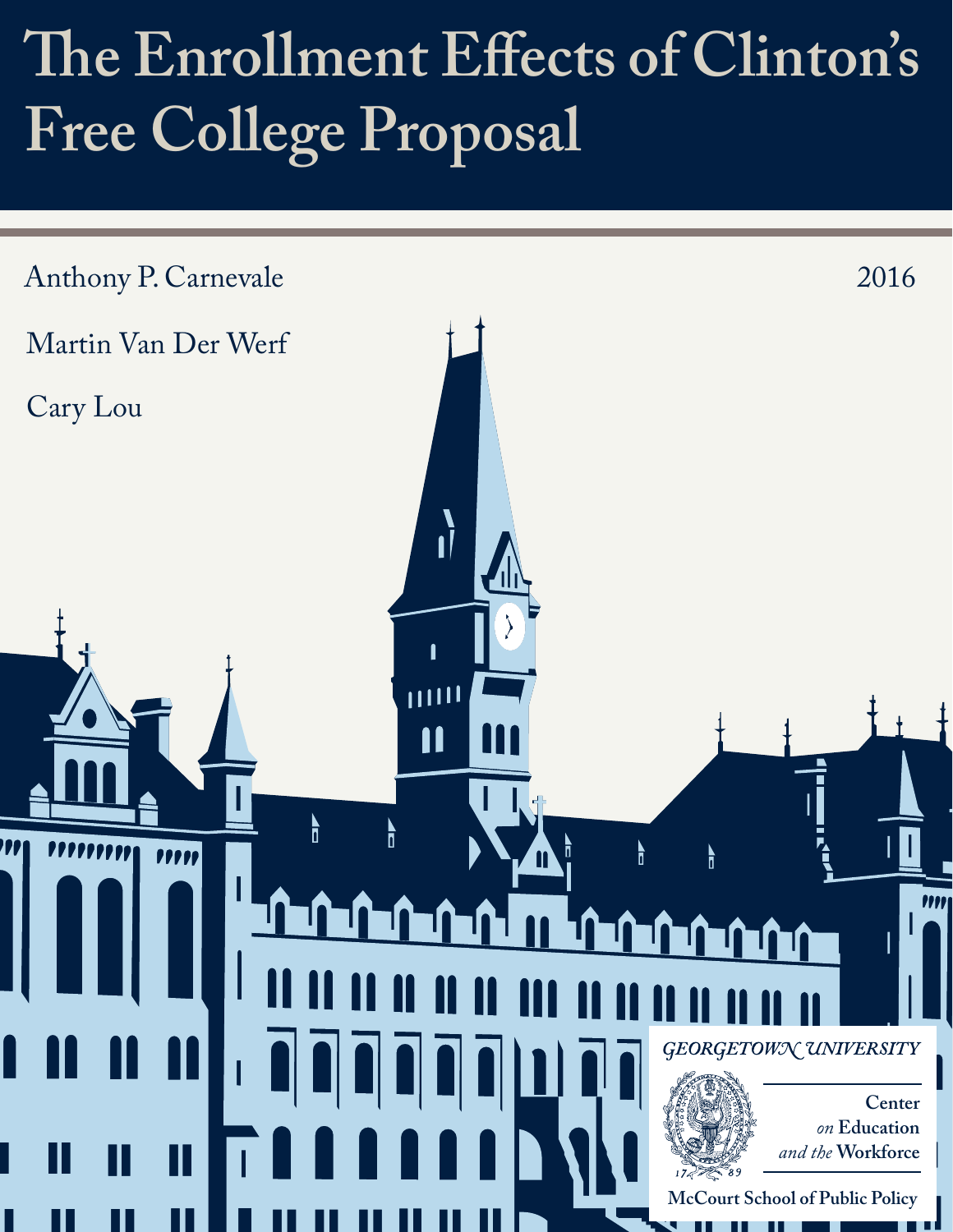#### **Background**

Hillary Clinton, the Democratic nominee for the presidency, has proposed that public colleges and universities eliminate tuition for all in-state students whose families make less than \$125,000 per year.

The Georgetown University Center on Education and the Workforce (Georgetown Center) has been asked by various individuals and organizations to project the impact such a policy would have on enrollment in higher education. The greatest obstacle to making a projection is the lack of comparable previous policy changes. Given the lack of analogous cases and the lack of legislative and regulatory specificity in the Clinton proposal, our best informed guess is that the overall impact would be a 9-22 percent increase in enrollment at public colleges and universities, with a median projected increase of 16 percent.

#### **Analysis**

The Georgetown Center found plenty of evidence that the postsecondary education market is sensitive to price. Unfortunately, virtually all that evidence tracks the marginal effects of price increases, not price declines, on enrollments.1 The effects of making college "free" would be much more powerful than marginal changes in prices, up or down. Economists and marketers have grasped the powerful behavioral lure of making something "free."2

One issue is whether the Clinton free college initiative would overcome the deeper information barriers to college enrollment and completion. At this juncture, the Clinton proposal is too sketchy to address the core findings on the negative effect of information barriers to enrollment.3 Many people who are qualified to attend college never go or never graduate; roughly half a million students graduate every year with test scores in the upper half of their high school class but never go on to get a certificate or college degree.

A second issue is that the relationship between particular curriculums and learning and earnings outcomes is opaque, at best. While there has been tremendous technical progress on measuring postsecondary program level earnings outcomes through the funding of state administrative data systems (SLDS), these systems are not extensively integrated into policy or practice. And, they are not part of the Clinton proposal as far as we can tell.

Nevertheless, some good examples may shed some light on the sheer volume of the expected increase in enrollment. For example, when the Middle Income Student Assistance Act of 1978 was passed, lifting restrictions on low-interest student loans, demand exploded.4 Federal subsidies of the program went up by a factor of six times in just two years. Other decreases in tuition have had some short-term effect, but there is little evidence of significant long-term changes in enrollment.5 None of these examples, however, involved dropping tuition altogether. The best recent analog is probably the Tennessee

2 <http://pubsonline.informs.org/doi/abs/10.1287/mksc.1060.0254> [http://www.mckinsey.com/business-functions/marketing-and-sales/our-insights/a-marketers-guide-to-behavioral-economics](http://www.mckinsey.com/business-functions/marketing-and-sales/our-insights/a-marketers-guide-to-behavioral-economics )

<sup>1</sup> <https://muse.jhu.edu/article/30089> <http://epa.sagepub.com/content/33/4/435.short> <http://article.sapub.org/10.5923.j.economics.20150503.01.html> <http://faculty.arts.ubc.ca/nfortin/fortcaned.pdf> <http://ftp.iza.org/dp8364.pdf> [https://deepblue.lib.umich.edu/bitstream/handle/2027.42/111597/ankroth\\_1.pdf](https://deepblue.lib.umich.edu/bitstream/handle/2027.42/111597/ankroth_1.pdf) [http://files.eric.ed.gov/fulltext/ED231286.pdf](http://files.eric.ed.gov/fulltext/ED231286.pdf   )  <http://eric.ed.gov/?id=ED148209>

<sup>3</sup> Young adults are often misinformed or poorly informed about the postsecondary requirements for entering their chosen field of work, are confused about their postsecondary prospects, or say they are interested in multiple possible majors, all of which have widely divergent education requirements. Young adults who fit any of these definitions are the least likely to enroll in college. See S.L. Morgan, T.S. Leenman, J.J. Todd, and K.A. Weedon, "Occupational Plans, Beliefs about Educational Requirements, and Patterns of College Entry," *Sociology of Education*, August 24, 2012

<sup>4</sup> <http://www.nytimes.com/1981/08/23/nyregion/public-college-students-to-bear-most-of-cuts-in-guaranteed-loan-program.html?pagewanted=all>

<sup>5</sup> About two dozen small liberal-arts colleges have decreased tuition, some by up to 43 percent. Typically, these colleges have seen a short-term increase in applications and enrollment, but over the long term, the gains have not always been sustainable. Some parents and students prefer a higher-priced college with larger discounts. [https://www.](https://www.insidehighered.com/news/2013/09/16/small-private-colleges-steeply-cut-their-sticker-price-will-it-drive-down-college) [insidehighered.com/news/2013/09/16/small-private-colleges-steeply-cut-their-sticker-price-will-it-drive-down-college](https://www.insidehighered.com/news/2013/09/16/small-private-colleges-steeply-cut-their-sticker-price-will-it-drive-down-college)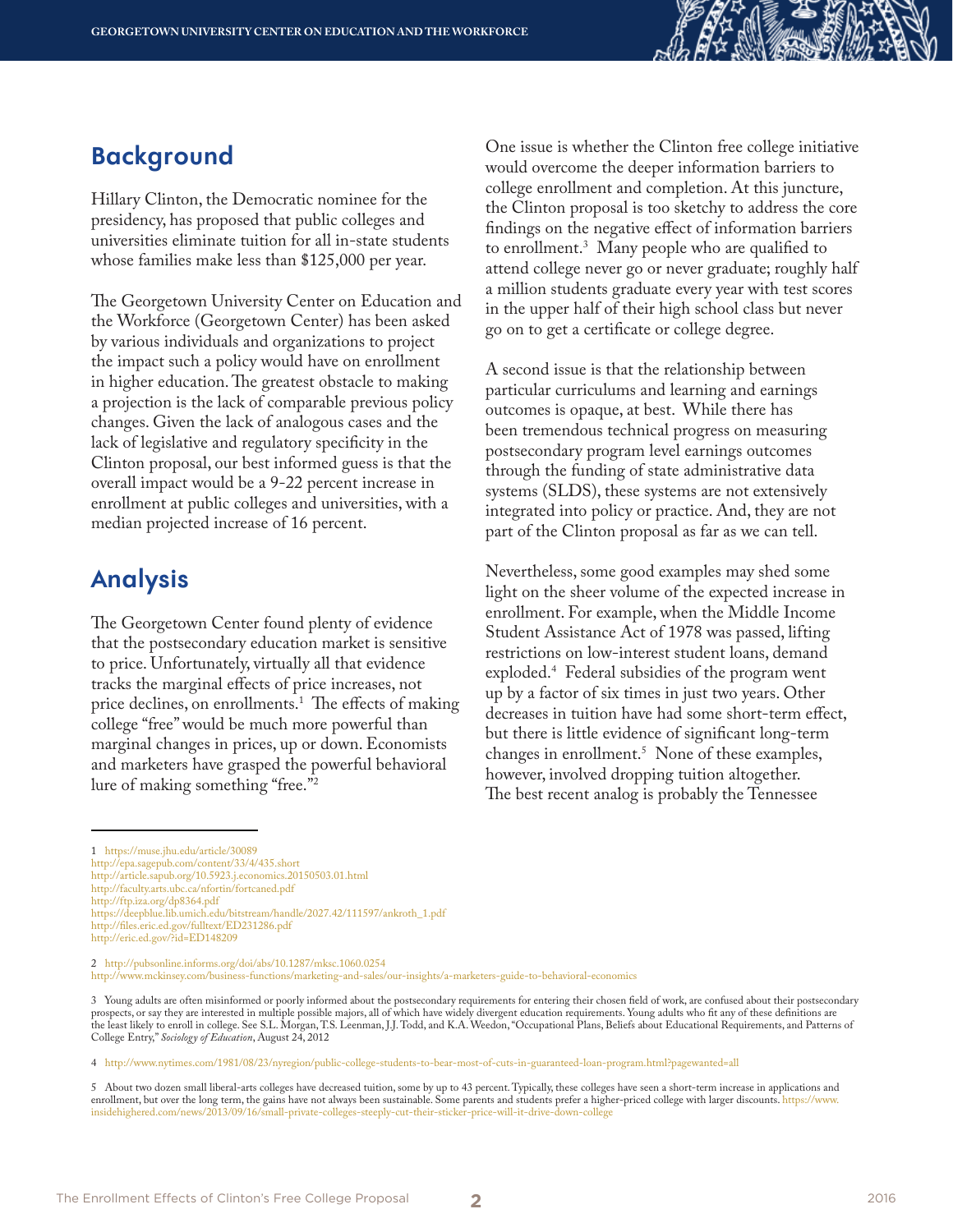Promise program, which made public community and technical colleges free in Tennessee, beginning in 2015. This resulted in enrollment increases of about 20-25 percent in the first year. $6,7$  The Georgetown Center's projections were calculated using those results, other data sources, and best-guess assumptions. (It is important to note that the Tennessee example involves making only public two-year colleges free, not all public two-year and four-year institutions, as Clinton is proposing.)

In creating these estimates, the Georgetown Center used three sets of figures, corresponding to what it would expect to be low, medium and high responsiveness to implementation of a free college plan. The Georgetown Center estimates that the actual response would be closest to our median estimates, but give the range of figures so policy leaders can prepare for different scenarios.

### **Findings**

The Georgetown Center projects that the free college plan proposed by Hillary Clinton would result in an increase in enrollment at public colleges and universities of 9 percent to 22 percent, with a median estimate of 16 percent.

To arrive at this estimate, the Georgetown Center projects:

- Enrollment at private colleges would decline by 7-15 percent, with a median estimate of 11 percent. The Georgetown Center believes that a significant number of students attending private colleges and universities, particularly less selective ones, would be lured to transfer to public colleges because they would no longer have to pay tuition.<sup>8</sup>
- The largest enrollment increases in public colleges

would be at open-access institutions. The range of potential increases is 13-31 percent, with a median projection of 23 percent. The enrollment would rise at these institutions so much for three primary reasons:

- ◊ They have potentially unlimited enrollment because everyone who applies is accepted.
- ◊ Students who cannot afford private colleges and do not qualify for more selective public universities would have no choice but to go to open-access institutions if they want to go to college.
- ◊ There would be a cascading effect as students who could not get admitted to more selective flagship and mid-tier public universities choose to go to open-access institutions.

In making these projections, the Georgetown Center assumes that selective public universities will not increase capacity, or increase it very little. Mid-tier public universities typically have some room to grow, but they can't grow overnight by up to 22 percent.

The Georgetown Center would expect selective institutions to fill first. State flagships and the most selective publics would experience a surge in applicants, but could become even more selective by turning more prospective students away. The most selective colleges and universities would have their pick of the most qualified and highest achievement students from their expanded pool of applicants. Then, the mid-tier public universities would have their pick of the students who were well-qualified but couldn't get into the flagships.

The result is that, in a cascading effect, less qualified candidates would get bumped down the chain into less-selective and open-access colleges. California's three-tiered public university system has demonstrated

<sup>6</sup> Enrollment increased at community colleges by 24.7 percent and at technical colleges by 20 percent. [https://www.washingtonpost.com/news/storyline/wp/2015/01/09/how](https://www.washingtonpost.com/news/storyline/wp/2015/01/09/how-many-students-will-sign-up-for-obamas-free-community-college-plan-the-evidence/)[many-students-will-sign-up-for-obamas-free-community-college-plan-the-evidence/](https://www.washingtonpost.com/news/storyline/wp/2015/01/09/how-many-students-will-sign-up-for-obamas-free-community-college-plan-the-evidence/)

<sup>7</sup> In another example, enrollment at some Texas community colleges increased by about 20 percent as college taxing districts expanded over time, allowing them to cut tuition by an average of 50 percent. [https://www.washingtonpost.com/news/storyline/wp/2015/01/09/how-many-students-will-sign-up-for-obamas-free-community-college-plan-the](https://www.washingtonpost.com/news/storyline/wp/2015/01/09/how-many-students-will-sign-up-for-obamas-free-community-college-plan-the-evidence/)[evidence/](https://www.washingtonpost.com/news/storyline/wp/2015/01/09/how-many-students-will-sign-up-for-obamas-free-community-college-plan-the-evidence/)

<sup>8</sup> Public institutions' enrollments are also related to the cost of alternatives such as private institutions and vice versa, suggesting that relative prices help determine the balance between sectors. <http://epa.sagepub.com/content/33/4/435.short>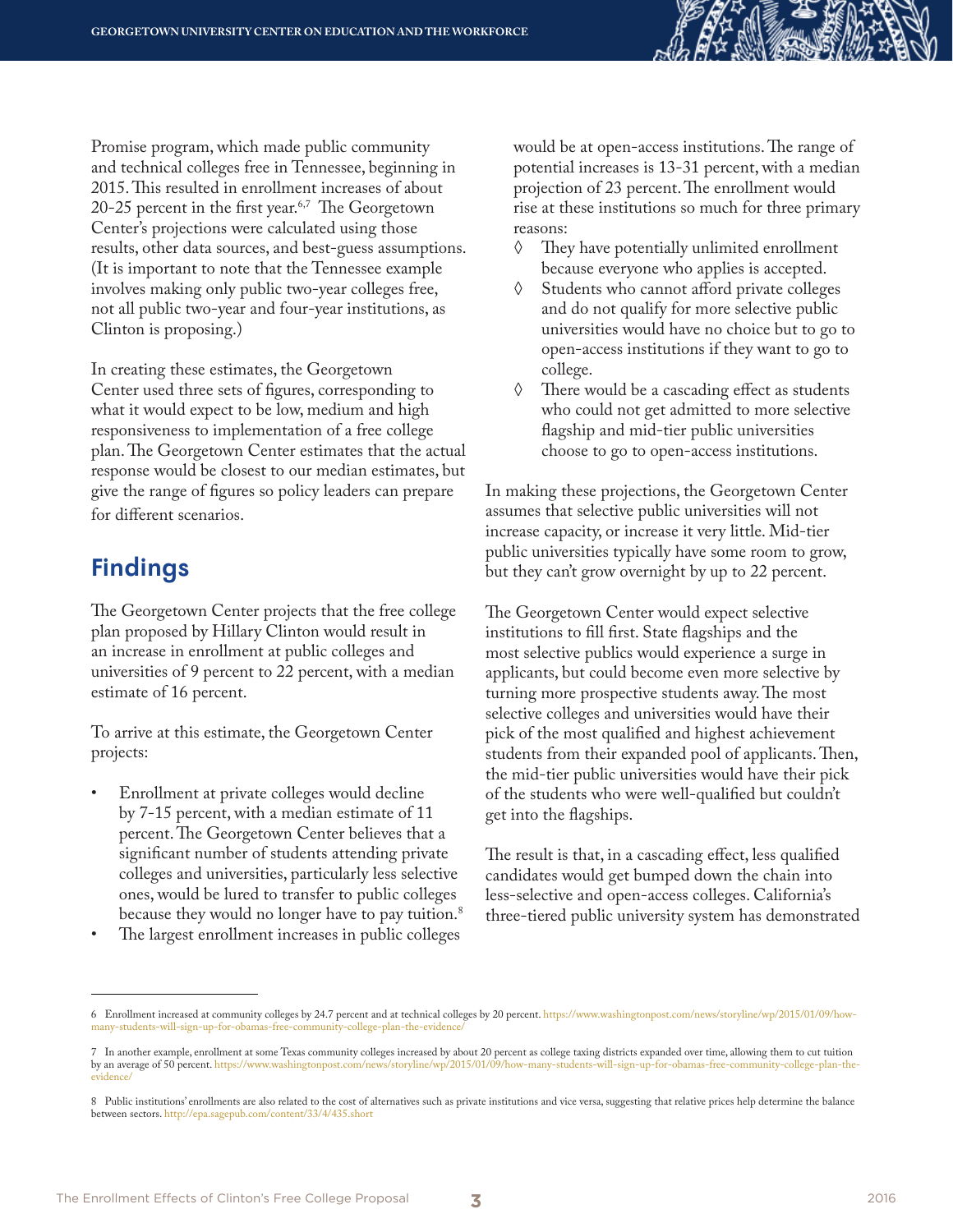this effect for years, and we would expect it to be mirrored in other states.<sup>9</sup>

In addition, the Georgetown Center expects that the greatest growth in new students would be among those who had not been considering higher education as an option until it was made free. The preparation and interests of those students would likely make them better suited for open-access institutions, such as community and technical colleges, than for four-year Bachelor's level colleges and universities.

Around three-quarters of the enrollment growth in the public college sector would result from overall increases in college enrollment; the other quarter would result from declines in private college enrollment.

### **Ef fects on Class/Racial Diversit y**

Since test scores are correlated with race/ethnicity and family income, increased selectivity based on this factor would likely negatively impact diversity at the top tier of public institutions.10

Furthermore, upper-middle and higher income families would have the greatest incentive to switch: they face the highest tuition at private institutions and would therefore stand to benefit the most from switching to free public institutions.<sup>11</sup> These families are overwhelmingly white.

The Georgetown Center surmises that the most prestigious private universities in the U.S. would be relatively unaffected by the Clinton plan because of the perceived value of a degree from those universities. Even when faced with free competition, the Georgetown Center believes that a sizable number of consumers would still elect to pay tuition at a highly-ranked private university. The question would be where does that perceived value of prestige begin to dissipate? Is it after the top 250 private universities? The top 100? The top 20? In any case, the financial resources, recruiting networks, and enrollment policies of those institutions would allow them to be as diverse as they choose to be.

Outside that most prestigious cluster, many private institutions would likely be forced to become more elitist and less diverse as their dependence on students that could pay full tuition becomes even greater as price-sensitive students shift to public competitors.<sup>12</sup>

<http://www.aera.net/Newsroom/Recent-AERA-Research/Exploring-the-Effects-of-Relative-Tuition-Increases-on-the-Racial-Ethnic-Composition-of-Public-Colleges>

<sup>9</sup> The California Master Plan, for example, limits attendance to the University of California system to the top 12.5 percent of high school graduates in the state, and to the California State University system to the top 33 percent of high school graduates. All other high school graduates are directed to the state community college system. [http://](http://www.ucop.edu/acadinit/mastplan/mpsummary.htm) [www.ucop.edu/acadinit/mastplan/mpsummary.htm](http://www.ucop.edu/acadinit/mastplan/mpsummary.htm)

<sup>10</sup> A historical case can help shed some light here: the imposition of tuition at CUNY for the first-time in 1976 along with other changes was related to an increase in diversity as white students less likely to qualify for means-tested financial aid sought alternatives. [https://works.bepress.com/ezekiel\\_dixon-roman/9/](https://works.bepress.com/ezekiel_dixon-roman/9/) [http://www.cshe.berkeley.edu/sites/default/files/shared/publications/docs/ROPS.CSHE\\_.10.15.Geiser.RaceSAT.10.26.2015.pdf](http://www.cshe.berkeley.edu/sites/default/files/shared/publications/docs/ROPS.CSHE_.10.15.Geiser.RaceSAT.10.26.2015.pdf  ) 

<sup>11</sup> <https://www.brookings.edu/research/who-would-benefit-most-from-free-college/>

<sup>12</sup> <http://www.theatlantic.com/education/archive/2016/08/the-pitfalls-of-free-tuition/494372/>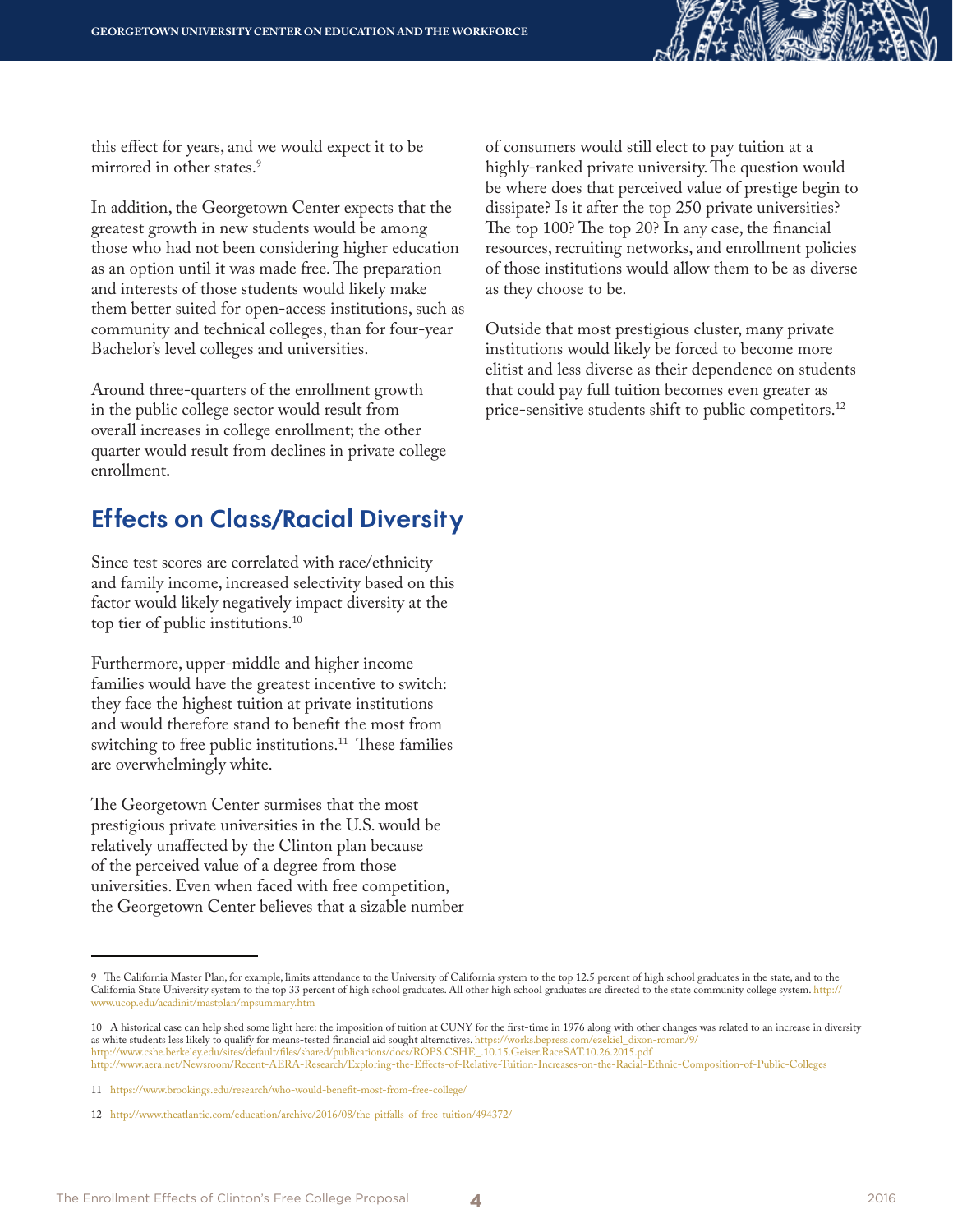## Acknowledgements

We are grateful for the individuals and organizations whose generous support has made this report possible: Lumina Foundation ( Jamie Merisotis and Holly Zanville), the Bill & Melinda Gates Foundation (Daniel Greenstein and Jennifer Engle) and The Joyce Foundation (Matthew Muench). We are honored to be partners in their shared mission of promoting postsecondary access and completion for all Americans.

Many have contributed their thoughts and feedback throughout the production of this report. We are especially grateful for our talented designers, meticulous editorial advisors, and trusted printers whose tireless efforts were vital to our success. In addition, Georgetown CEW's economists, analysts, and communications and operations staff were instrumental in the production of this report from conception to publication.

*The views expressed in this publication are those of the authors and do not necessarily represent those of Lumina Foundation, the Bill & Melinda Gates Foundation, the Joyce Foundation, or their officers or employees.* 

#### REPRINT PERMISSION

The Georgetown University Center on Education and the Workforce carries a Creative Commons license, which permits non-commercial re-use of any of our content when proper attribution is provided. For the full legal code of this Creative Commons license, please visit creativecommons.org.

Approval: If you are using one or more of our available data representations (figures, charts, tables, etc), please visit our website at cew.georgetown.edu/publications/reprint-permission for more information.

Our preference is to cite figures and tables as follows:

Source: Georgetown University Center on Education and the Workforce, The Enrollment Effects of Clinton's Free College Proposal.



You are free to copy, display, and distribute our work, or include our content in derivative works, under the CEW's following conditions:



Attribution: You must clearly attribute the work to the Center on Education and the Workforce and provide a print or digital copy of the work to cewgeorgetown@georgetown. edu.



Noncommercial: You may not use this work for commercial purposes. Written permission must be obtained from the owners of the copy/literary rights and from Georgetown University for any publication or commercial use of reproductions.



Should you need a form to be filled out by us, please email cewgeorgetown@georgetown. edu and we will respond in a timely manner.